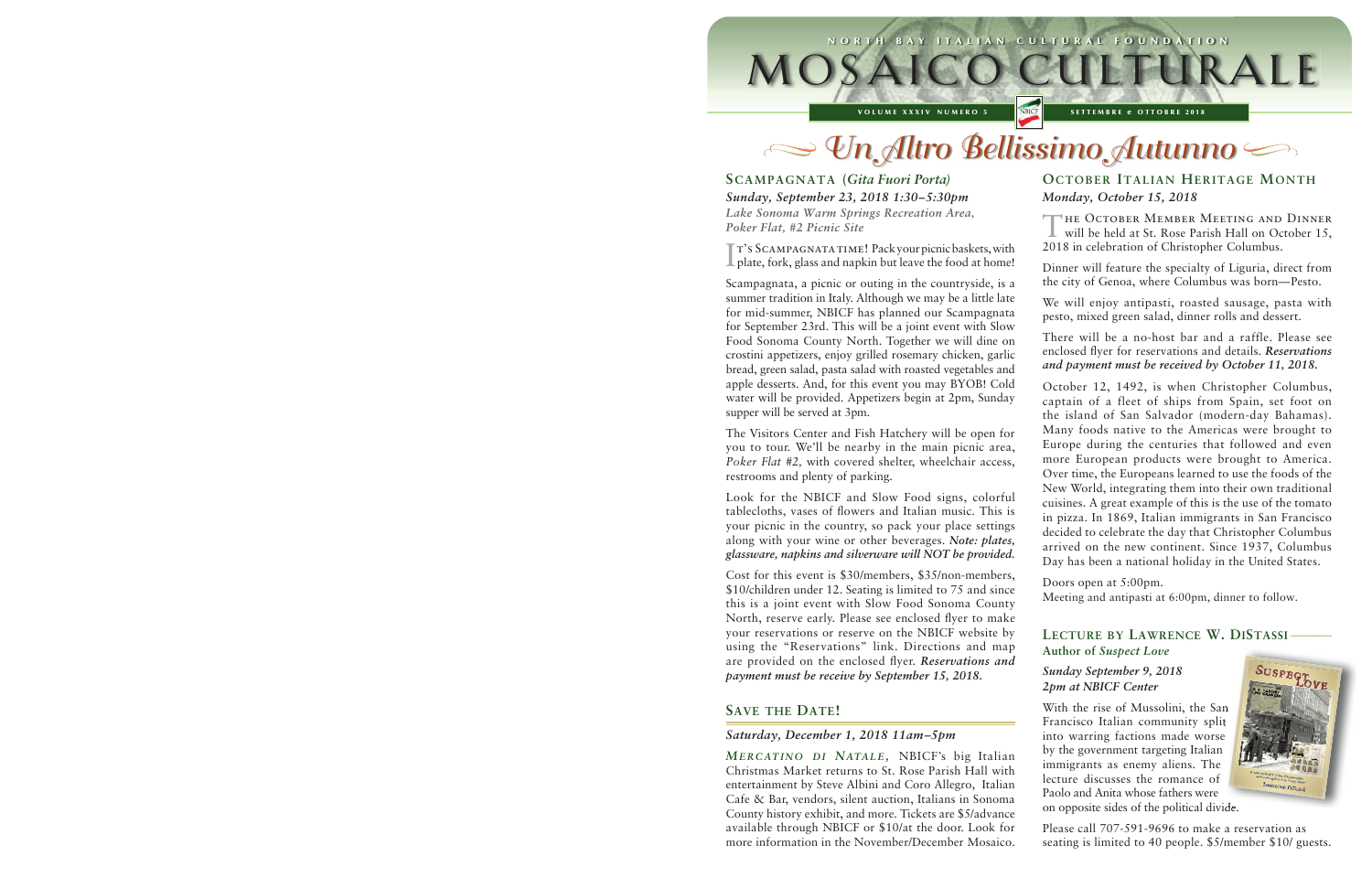*Welcome to our newest members of NBICF!* **Individuals:** Claire Harris, Juliet Kniffen, Bill Traverso

**Patrons:** Mary Alcocer

**Families:** Tony & Susan Cole

**Student Membership:** Katharine Cederborg

**New & Continuing Business Members:**

Rebecca Abbruzzese, Realtor, Harry Licursi–Tax & Retirement Planning, Faloni Ranch, Forchini Vineyards & Winery, Pedersen's Furniture, Riviera Ristorante

*In Memoriam:* Jerome Adler (Howard Adler's Father) John Capitani

It is with sadness that we report the passing of one of our business members, Dennis Thygesen of FaiSano Wines of Italy. Dennis passed away in July, after returning from Italy. Dennis was a welcome contributor to the Incontro group and also attended Emily Evans's Italian classes. He had a passion for Italy and its language. He will be missed by NBICF members and friends.

Donations have been received from Sharie Sbrazza in memory of Sherrie Arendt, Richard Barbieri, Alfonso D'Argenzio, Joan Dinsmore, Jeanette Doyel, Mike Franchetti, Rita Gondola, Patti Tonelli Hurley, Ray Lazzini, Bice Mancini, Pam Noonan, Jean Smith, Jill Tavelli and Ed Von der Porten.

## Book Group –

On September 20, 2018 the Book Group resumes with sharing some of your favorite summer reads. The featured book for October 18, 2018 will be *Auntie Poldi and the Sicilian Lions* (an *Auntie Poldi Adventure)*. The book is available on Amazon or at the local library or we'll just share the copies we have.

"Break out the prosecco! There's a new detective in town—and she's 60, sexy, wise and utterly adorable. In the first book of what promises to be a smash series, Poldi moves from Munich to Sicily, intent on cheerfully drinking herself to death with a view of the sea. Instead her handyman goes missing, then she finds his corpse. What choice does she have but to solve the crime? To use her favorite saying: 'Namaste, Poldi!'" *—People Magazine (Book of the Week)*

The Book Group meets every third Thursday from 7–8pm upstairs at the NBICF Center. For more information, email Diane McCurdy at *dmccurdy@sonic.net* or call NBICF at 707-591-9696.

## Incontro –

Ongoing Incontro group meets at 10:30am every other Saturday at the NBICF Center for informal Italian conversation. For more information contact George Golfieri at 707-843-3176.

## **Membership News ———————————––– travel newS : Andiamo / Let's Go! ————— Weekends at the NBICF Center —–––––––––––**

## *Saturday September 1, 2018 3pm*

*Taste Italy*—Sip, snack and learn about wines from Emilia-Romagna, Le Marche and Sicily. To make a reservation, call 707-591-9696. Cost: \$5 member, \$10 guest

## *Sunday October 21, 2018 at 2 pm*

Join us and the San Francisco Opera Guild Sonoma for a showing of *L'Elisir d'Amore*, a comic opera by Gaetano Donizetti. This 1996 color film of the opera stars Angela Gheorghiu as Adina, Roberto Scaltriti as Belcore and Simone Alaimo as Nemorino. Please call 707-591-9696 to make a reservation as seating is limited to 35 people. \$5 member, \$10 guest (includes refreshments).

## **Sundays at the Center with Diane McCurdy——**

Doors open 2pm, Screening at 2:30pm For information: 707-591-9696 FREE. No reservations required.

## **Showing September 30, 2018**

*The Tiger and the Snow* (2005) 1hr. 58mins.

Let's begin our cinematic cycle with the inimitable Roberto Begnini! Attilio de Giovanni teaches poetry in Italy. He has a romantic soul, and women love him. But he is in love with Vittoria, and his love is unrequited. Every night he dreams of marrying her, in his boxer shorts and t-shirt, as Tom Waits sings. Vittoria travels to Iraq with her friend. They are there with the second Gulf War breaks out. Vittoria is injured and Attilio must get to her side.



In war, does love conquer all? *In Italian, English, and Arabic.* 

## **Showing October 28, 2018**

*Days and Clouds* (2007) 1hr. 55mins.

After years of putting it off, Elsa (Margherita Buy) finally returns to school to pursue her art history degree. But her newfound academic bliss crumbles when her husband, Michele (Antonio Albanese), loses his job and the duo is forced to sell their gorgeous flat. The ensuing financial strain soon takes a surprising toll on their marriage in director Silvio Soldini's intimate domestic drama. Shot in beautiful Genoa.



*In Italian with subtitles.* In celebration of Italian Heritage Month— Genoa is home to Christopher Columbus.

*Un Mille Grazie—*As my yearlong term as chairman of NBICF's Rejuvenation Group comes to an end, I wish to thank everyone who helped clean and organize the interior and exterior of the Center. Mille grazie to the Board of Directors, members, guests, speakers, donors, renters and volunteers who presented new programs for Weekends at the Center. *—Sincerely, Sharie Sbrazza*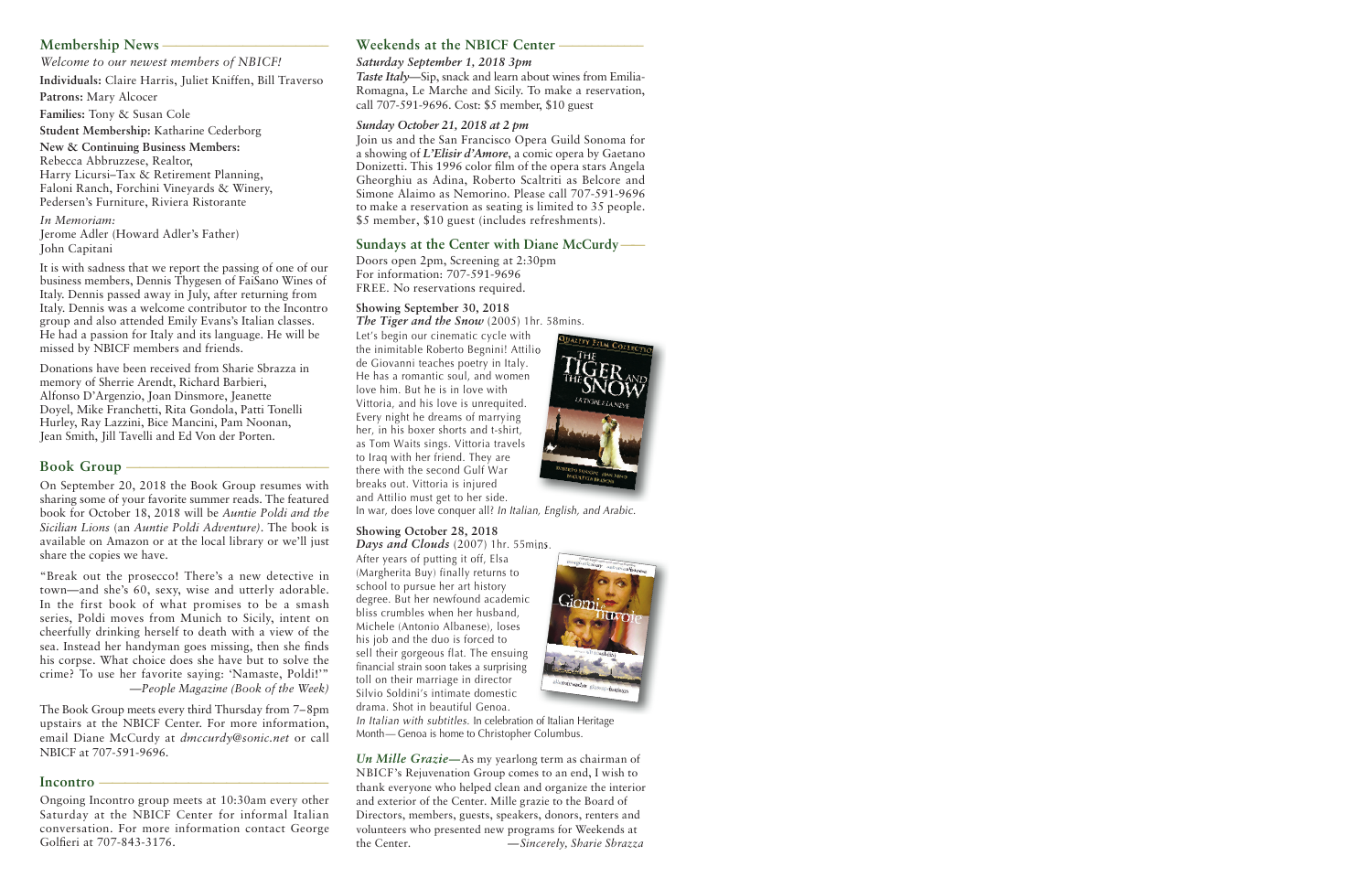## $T$ RAVEL NEWS: Andiamo/Let's Go! -**REGIONAL TRAVEL PROGRAMS:**

## **APRIL 24, 2019—LEONARDO DA VINCI IN FRANCE**

Honor the 500th anniversary of da Vinci's death in France with escort Sharie Sbrazza. Stay 3 nights in each area—Bordeaux for wines and dunes, Dordogne for prehistoric art caves and quaint villages, and Loire Valley for lavish castles and spring gardens. Email escort Sharie Sbrazza at *andiamotravel@hotmail.com.*

## **MAY 19, 2019— ANCIENT & MODERN ITALY**

The big island of Sicily boasts more Greek ruins than Greece itself. Let temples and artifacts dazzle you! Learn about contemporary socio-eco issues which face this diverse land at historic crossroads. Email escort SRJC professor Gino Muzzatti at *gmuzzatti@santarosa.edu.*

## *Italy earns another UNESCO award in 2018*

Ivrea, where Olivetti still operates, was selected as Italy's newest World Heritage site for its role as an early 20th century technology center. Nearby is Torino and Aosta!

*Grazie da Sharie Sbrazza,* Andiamo, Post Office Box 406, Santa Rosa, CA 95402 NBICF MEMBER SINCE 1985

## Paint Italy Workshop -

Saturday, October 13, 2018, 1–5pm, at NBICF Center. Attention all creative souls with Italy on your minds. This is the 20th Paint Italy Workshop for beginning to advanced painters who want to take their imagination to Italy.

All materials are supplied. Arrive with an apron and leave with your  $11" \times 14"$  original painting in acrylics. No experience is necessary. The 4-hour class includes step-by-step instructions, canvas, paints, brushes, snacks and drinks.

Space is limited to 12 participants. To enroll, send a check for \$40 to Susan Adler, 307 Buckeye Circle, Cloverdale, 95425 by September 29th. There is \$10 cancellation fee. For more information email Susan at *adler@sonic.net.*

## DONATE TO NBICF

*Your donations to NBICF will help us maintain our goals of study, preservation and enjoyment of Italian Culture.*

Donations can be applied to the following areas:

| <b>SCHOLARSHIPS</b>                                                                                                       | IN MEMORIAM         |
|---------------------------------------------------------------------------------------------------------------------------|---------------------|
| <b>BUILDING FUND</b>                                                                                                      | <b>GENERAL FUND</b> |
|                                                                                                                           |                     |
| NAMF                                                                                                                      |                     |
| ADDRESS ADDRESS                                                                                                           |                     |
| PHONE <b>Example 2008</b>                                                                                                 |                     |
| <b>FMAIL</b>                                                                                                              |                     |
| Make your checks payable to NBICF, 64 Brookwood Avenue,<br>Santa Rosa, CA 95404. For more information, call: 707-591-9696 |                     |

# **President's Corner**

Cari Amici,

I hope everyone had a very enjoyable summer with family and friends.

As many of you, I am proud of being an Italian-American. I enjoy participating in various Italian cultural events and being part of an organization that promotes Italian culture in the North Bay. If you are not aware October is "Italian Heritage Month," coinciding with the festivities surrounding Columbus Day. (Yes, it's still called Columbus Day.) Proclamation of the day is in recognition of the many achievements, contributions, and successes of Americans of Italian decent, as well as Italians in America.

This past June the Foundation offered its Italian Language Camp for Youth. This year the themes were "Feste Italiane" and "Marco Polo". There were 12 children enrolled in the two-week camp. I enjoyed assisting instructor Joli Love with the many language activities and skits that were put on by the campers. Each week ended with the children performing skits in Italian for their parents to showcase what they had learned and to demonstrate their new language skills.

I would like to thank Riviera Ristorante for donating their delicious tiramisu and Ca' Bianca for donating their delicious panna cotta for our pot-luck lunches on Friday.

I would also like to thank Carla Forchini for her help in providing counselors Hailey Lillo and Katie Cederborg. They were a great help in assisting Joli and me.

On August 5th, Diane Toso gave a history of the accordion and played several songs for those of us in attendance. Interestingly, it is believed that the accordion was invented in China about 2,500 years ago.

I would like to thank Sharie Sbrazza and Bob Parker for organizing the rummage sale on July 28th. Also, a big thank you to the following volunteers who helped: Linda Apel, Carole Stewart, Diane Toso, Rosalie Towers, and Anna Golfieri.

Congratulations to Francesco Molinari who become the first Italian to win the British Open Golf Tournament.

I would like to thank Sharie Sbrazza, Bob Parker, and Ernie and Lovey Marcucci for their hard work and for investing their personal time in cleaning up and reorganizing the Italian Center. A big improvement was made to the Center's exterior landscaping by trimming trees and removing dead bushes. This has made a noticeable difference in the appearance of the Center.

**Please note that nominations for new board members will start in October. If you are interested in serving on the Board of Directors or would like to nominate a member, please contact me or any current board member. The future of the Foundation rests on its members who actively participate as officers, as board members, and as volunteers.**

*"La casa è dove si trova il cuore."* ("The home is where the heart is.") *—Pliny the Elder*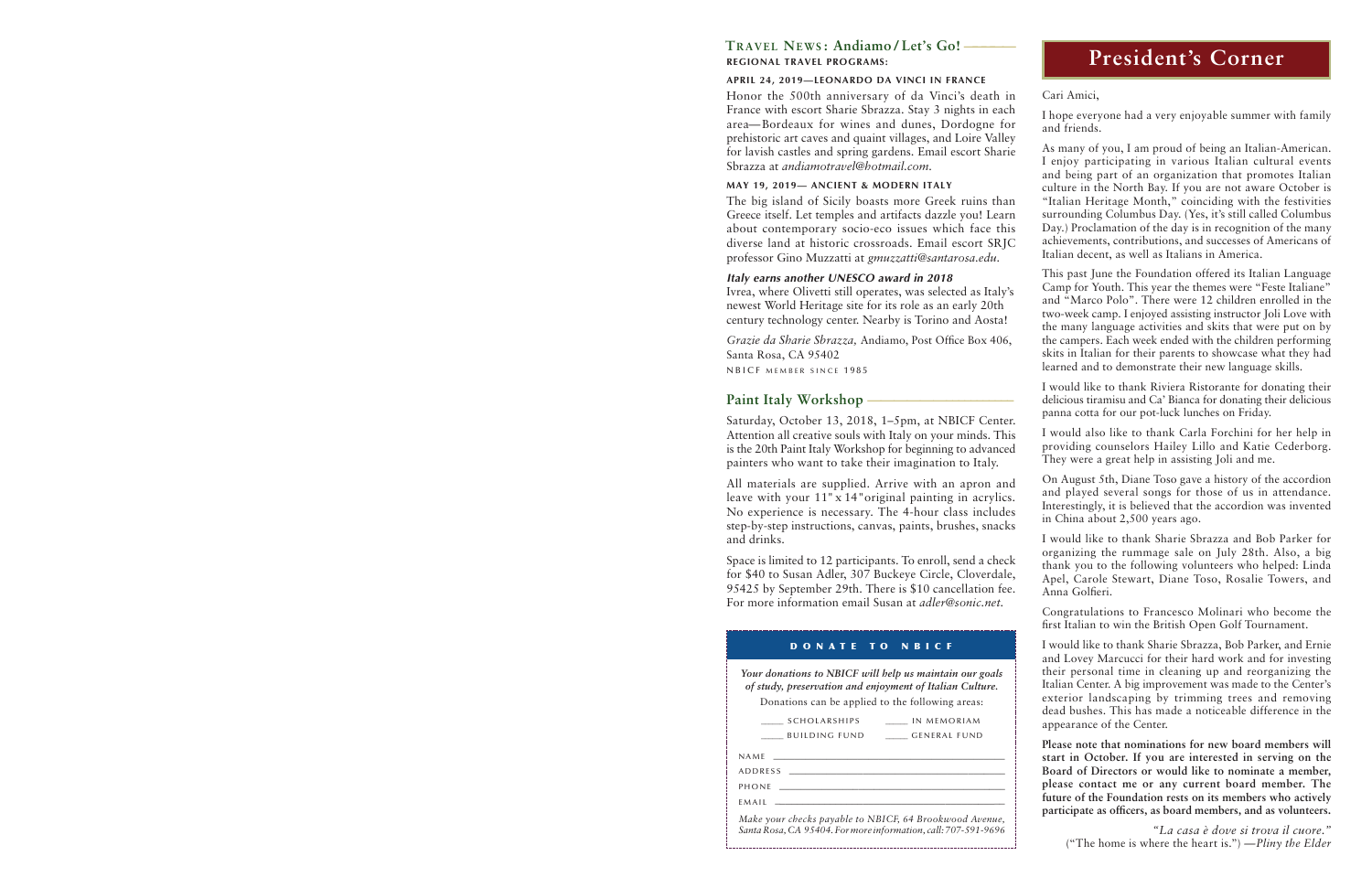

*Mosaico Culturale is published six times a year. It is the newsletter of the North Bay Italian Cultural Foundation, a California nonprofit membership corporation.*

*North Bay Italian Cultural Foundation Statement of Purpose: A nonprofit, open membership organization dedicated to the study, preservation and enjoyment of Italian Culture. Founded in 1984, NBICF brings people of all ancestries together to share all things Italian. NBICF activities foster cultural awareness, celebrate traditions and support education via scholarships, classes and programs.*

| <b>SA</b>    | <b>September 1, 2018</b> Saturday, 3pm: Taste Italy–with wines of Emilia-Romagna,                                           |  |
|--------------|-----------------------------------------------------------------------------------------------------------------------------|--|
| н            | Le Marche & Sicily at the NBICF Center                                                                                      |  |
| z            | September 9, 2018 Sunday, 2pm: Lecture by Larry DiStassi at NBICF Center                                                    |  |
| ш<br>$\geq$  | September 20, 2018 Thursday, 7pm: Book Group at the NBICF Center                                                            |  |
| щ            | September 23, 2018 Sunday, 1:30–5:30pm Scampagnata,<br>Lake Sonoma Warm Springs Recreation Area, Poker Flat, #2 Picnic Site |  |
| U            | September 30, 2018 Sunday, 2pm:                                                                                             |  |
| z            | Sundays at the Center with Diane McCurdy, film: The Tiger and the Snow                                                      |  |
| $\mathbf{r}$ | <b>October 15, 2018</b> Monday, (doors open at 5pm, meeting and dinner at 6pm)                                              |  |
| Σ            | Member Meeting & Dinner, St. Rose Parish Hall, 320 Tenth St. Santa Rosa, CA                                                 |  |
| $\bullet$    | <b>October 18, 2018</b> Thursday, 7pm: Book Group at the NBICF Center                                                       |  |
| $\cup$       | October 21, 2018 Sunday, 2pm: Film showing of L'Elisir d'Amore, a comic                                                     |  |
| n.           | opera by Gaetano Donizetti at the NBICF Center                                                                              |  |
| <b>A</b>     | October 28, 2018 Sunday, 2pm                                                                                                |  |
| ∍            | Sundays at the Center with Diane McCurdy, film: Days and Clouds                                                             |  |
|              |                                                                                                                             |  |

DELIVER TO ADDRESSEE OR OCCUPANT

### **nbIcF bOard OF dIrectOrS:**

Linda Apel, Allen Barbieri, Lynne Burton, Patti Buttitta, George Golfieri (President 707-843-3176), Evelyn Izzarelli, Marie Maggi-Wilson, Arleen Place, Don Raimondi, Sharie Sbrazza, Carole Stewart, Les Villanyi

Directors Emeritus: Angelo Catelani, Arturo Ibleto

*Mosaico Culturale Editorial Staff: Marie Maggi-Wilson (editor), George Golfieri, Patti Buttitta (text editor, graphic design & production)*

*NOTE: Members are encouraged to submit articles or items for publication. Submit your articles four weeks prior to the bi-monthly Mosaico publication date. Please submit articles as Word documents or PDFs. Editors reserve the right to select and edit as space allows.*

## **North Bay Italian Cultural Foundation Policies:** No refunds/exchanges; tickets are transferable; No reservations accepted on event dates. Space is limited: first come, first served. Any offering in the Mosaico Culturale should not be read as an endorsement or warranty by NBICF

**Italian Cultural Library & Office** Tuesdays 2-4 PM or by appointment, 707-591-9696 Board Meetings are held the first Wednesday evening of every other month.

## **For Information:**

Coro Allegro: 707-484-4992 Les Villanyi Library/Office: 707-573-7185 Virginia Wilburn Italian Classes: 707-874-2512 Emily Evans Membership: 707-591-9696 George Golfieri Reservations: 707-573-7185 Virginia Wilburn Scholarships: 707-523-0296 Gino Muzzatti Sunshine Cards: 707-586-1167 JoAnn Piantanida Volunteer Coordinator: 707-591-9696 Please leave a message.

## APPLICATION FOR NEW MEMBERSHIP

| INDIVIDUAL: \$35 | HOUSEHOLD: \$50 |
|------------------|-----------------|
| PATRON: \$100    | BUSINESS: \$150 |

\_\_\_\_\_\_ STUDENT: \$10 *(Please provide a copy of your valid student I.D.)*

## *Please indicate your areas of interest below; mark all that apply.*

 $\Box$  Fundraisers  $\Box$  History  $\Box$  Italian Classes  $\Box$  Music  $\Box$  Scholarships

NAME *\_\_\_\_\_\_\_\_\_\_\_\_\_\_\_\_\_\_\_\_\_\_\_\_\_\_\_\_\_\_\_\_\_\_\_\_\_\_\_\_\_\_\_\_\_\_\_*

ADDRESS *\_\_\_\_\_\_\_\_\_\_\_\_\_\_\_\_\_\_\_\_\_\_\_\_\_\_\_\_\_\_\_\_\_\_\_\_\_\_\_\_\_\_\_\_* PHONE *\_\_\_\_\_\_\_\_\_\_\_\_\_\_\_\_\_\_\_\_\_\_\_\_\_\_\_\_\_\_\_\_\_\_\_\_\_\_\_\_\_\_\_\_\_\_*

EMAIL *\_\_\_\_\_\_\_\_\_\_\_\_\_\_\_\_\_\_\_\_\_\_\_\_\_\_\_\_\_\_\_\_\_\_\_\_\_\_\_\_\_\_\_\_\_\_\_\_\_\_*

*Please make your checks payable to NBICF, 64 Brookwood Avenue, Santa Rosa, CA 95404. For more Information, call: 707-591-9696*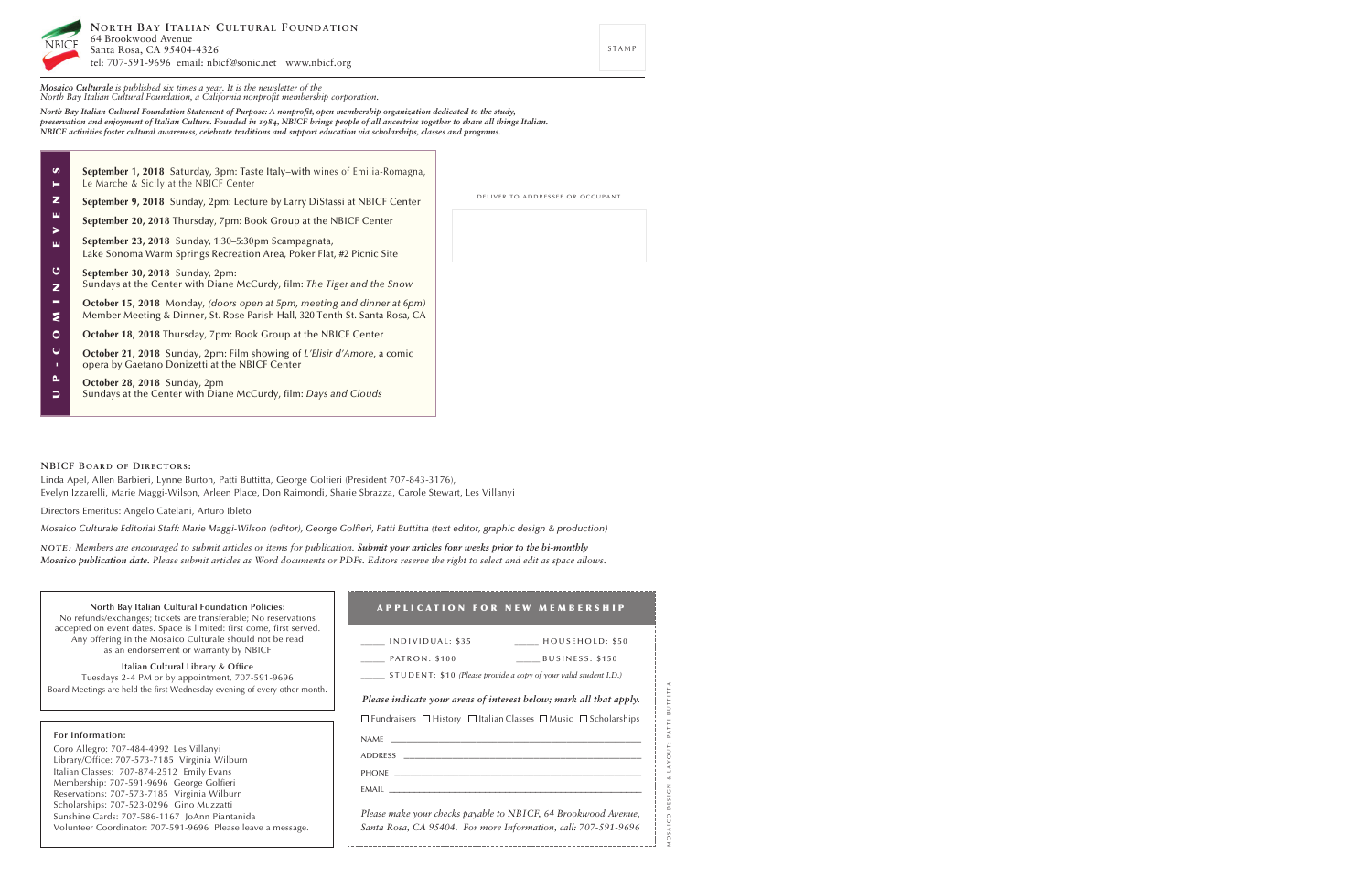## SPECIAL ANNOUNCEMENTS

## Italian Classes at NBICF with Emily Evans-

Intermediate-Advanced Italian: Thursday evenings 6:30-8:30pm. Course includes reading short stories or articles, conversation, preparing definitions, grammar exercises and translations. Class fee: \$25/per class (dropin), or \$100 per 4-class session, paid at the start of the session. Classes begin on September 6, 2018; need at least 6 students.

Beginning-Intermediate Italian: Thursday evenings 5:30–6:30pm. Class will cover some grammar points and practice in speaking Italian and may include reading short articles. Class fee: \$15/per class (drop-in), or \$50 per 4-class session, paid at the start of the session. Classes begin on September 6, 2018; need at least 4 students.

Italian Games Night: Monday evenings 7:00-8:30pm, once per month. Games night may include making up definitions, playing Taboo and other types of games. Fee: \$10/per night

If you plan to attend any of the above classes, please let Emily Evans know in advance. You can contact Emily at emilyoevans@gmail.com.

## **NBICF Needs You-**

Website: We need someone to assist Don Raimondi with managing and maintaining the NBICF website and membership communications. If you are interested in volunteering, contact George Golfieri at 707-843-3176 or leave a message at the NBICF office: 707-591-9696.

Newsletter: We are also looking for help with design and production of the Mosaico Newsletter. This requires a volunteer familiar with graphic layout programs, creating final files for digital printing and creating PDFs for the NBICF website. The software programs currently used to produce the Mosaico are Adobe InDesign, Photoshop, Illustrator and Acrobat. Please contact Patti Buttitta at 707-546-1257 for more information and to volunteer.

## Italian Classes at SRJC -

Santa Rosa Junior College has implemented a strict policy regarding enrollment. The minimum number of students needed for classes is 20. Late registration is accepted until September 9th. Contact Dave Henderson at davehen@ sonic.net or Dr. Terri Frongia at tfrongia@santarosa.edu for more information. To register visit www.santarosa.edu



## -MEMBER MEETING & DINNER-

# **October Italian Heritage Month**

## Monday, October 15, 2018

St. Rose Parish Hall, 320 10th Street, Santa Rosa, CA 95401 Doors open at 5:00pm, Meeting & Antipasti at 6:00pm, Dinner to Follow.

## DINNER RESERVATION

**Prepaid Reservations Only** Doors open at 5:00pm, Meeting & Dinner at 6:00pm

places at \$18/each for Members

- places at \$20/each for Guests
- places at \$12/each for Teens, 13-18 yrs
- places at \$8/each for Child, 5-13 yrs
- places at free/each for Child under 5 yrs

Name

Reservations must be made by October 11, 2018. Make checks payable to NBICF. Mail to 64 Brookwood Avenue, Santa Rosa, CA 95404  $-MENU$  –

In celebration of Christopher Columbus

Antipasti, Roasted Sausage, Pasta with Pesto, **Mixed Green Salad. Dinner Rolls Dessert** (Wine, Coffee and Tea Included)

No Host Bar & Raffle